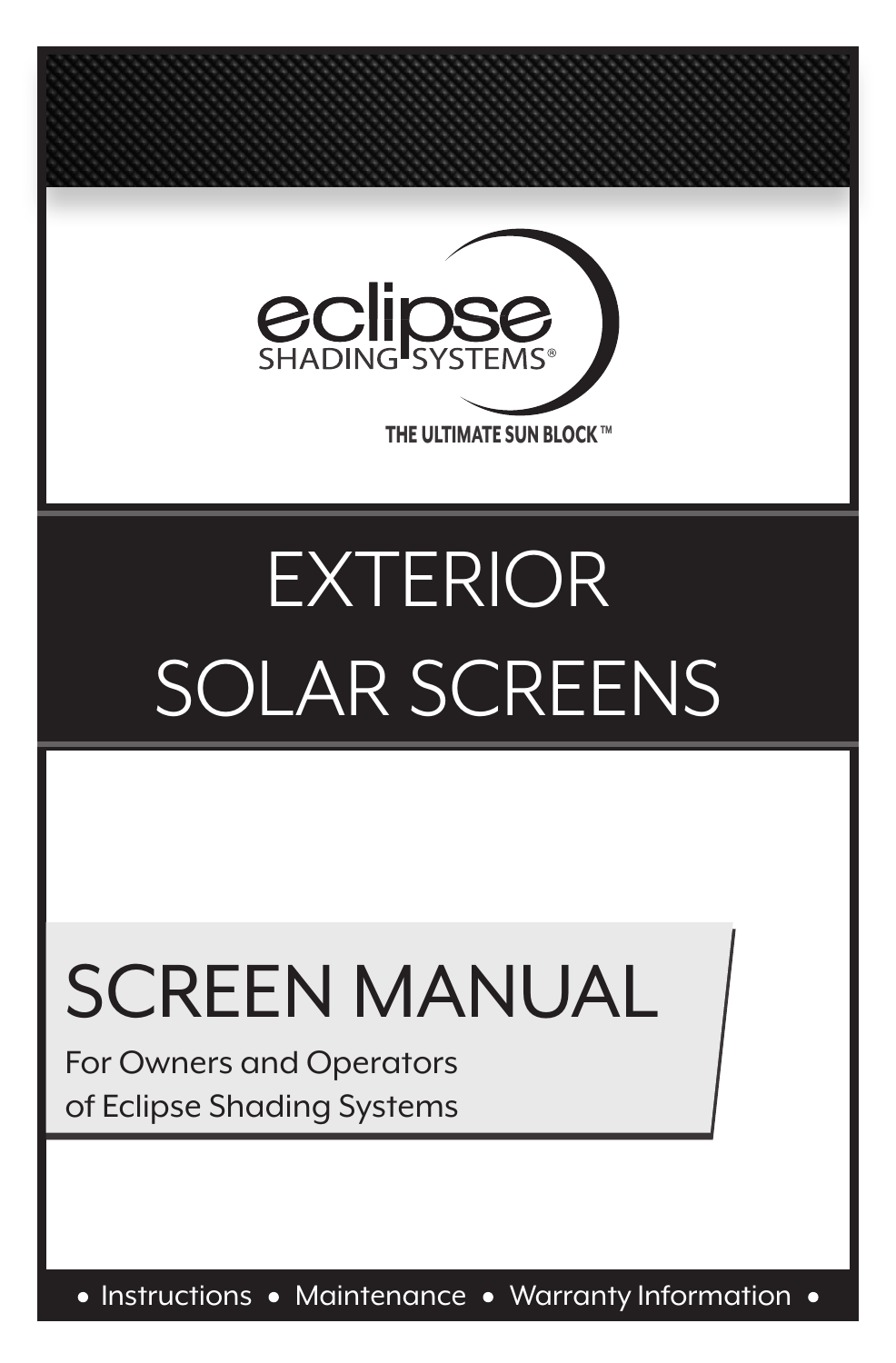# OPERATING YOUR MOTORIZED SCREENS

Your screen can operate individually with its own remote, or on a specified channel for multi channel remotes, if equipped.

## **For single channel controller:**

Only a single channel indicator light exists. All units operate with a single command.

## **For multi-channel controller:**

Press and release the CHANNEL BUTTON until the desired channel indicator light is lit.

## **To raise screen:**

Press and release the UP BUTTON. The screen will lift and stop at the preset upper limit. To stop the screen before it reaches the upper limit, press and release the MY or STOP button at the desired height.

### **To lower screen:**

Press and release the DOWN BUTTON. The screen will stop at the preset lower limit. To stop the screen before it reaches the lower limit, press and release the MY or STOP button at the desired height.

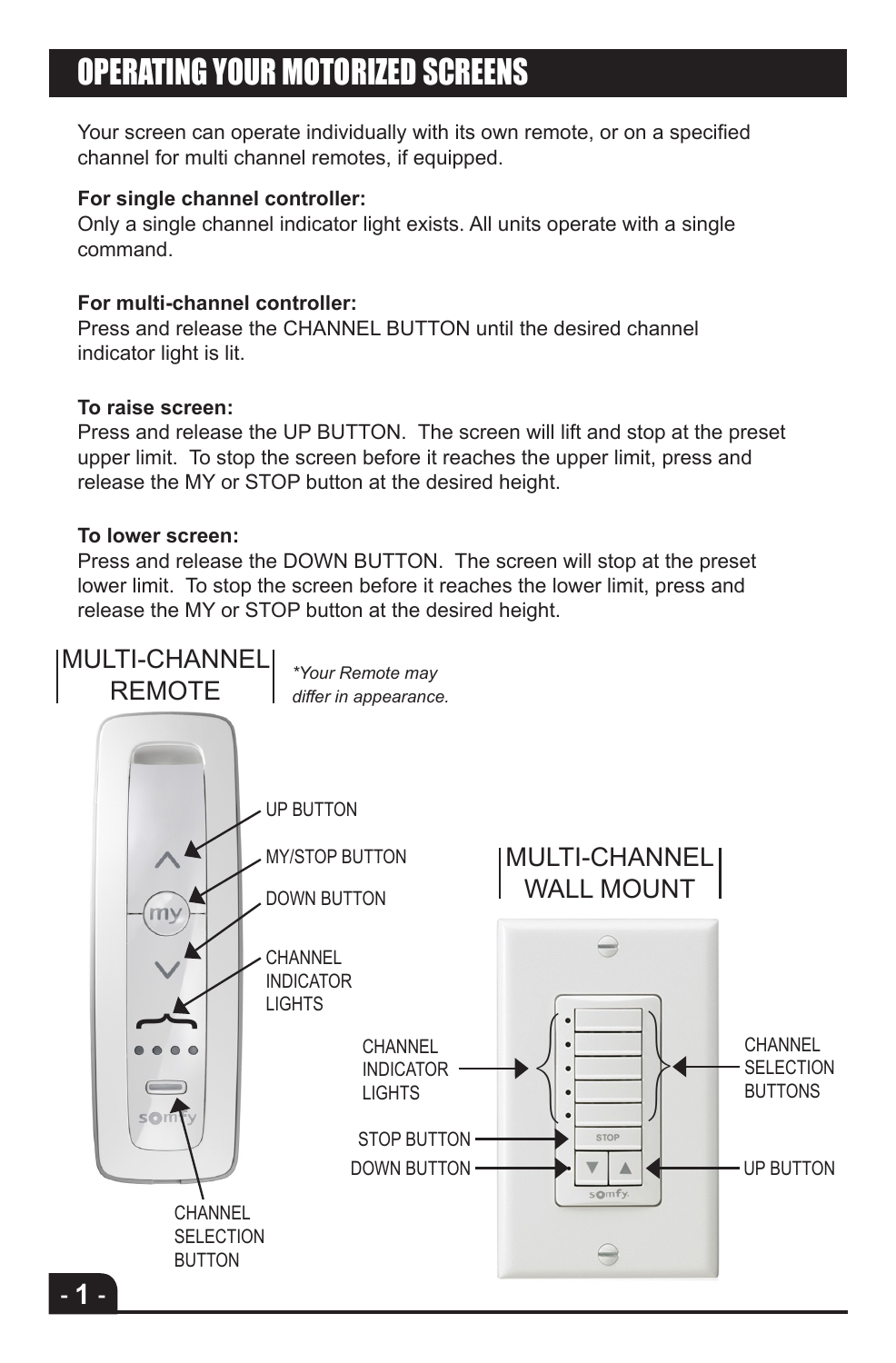# OPERATING YOUR MANUAL SCREENS

## **For manual, hard crank operation:**

Carefully place the end of the crank handle into the eye of the gear. Turn the handle until the hem bar reaches the bottom of the track or the cable anchor. The fabric should appear taut and not become slack due to overextending it. Overextending the fabric can cause damage.

(on Zipper Screens) and become nonfunctional. On other units, it can dam-When retracting, stop turning the handle when the top of the hem bar reaches the top of the tracks or the bottom of the cassette box (if unit is equipped with one). Overretracting the fabric will cause the fabric to come out of the guides age the fabric as well as the mechanical parts.

When not operating the screen, it is strongly suggested that you remove the the frame the handle unit the second the bondle quinding or the distribution of the track or the cable crank handle from the gear eye. This is to avoid the handle swinging around, and possibly causing damage to the fabric or dropping out of the gear eye. Safely store the handle away from the unit.

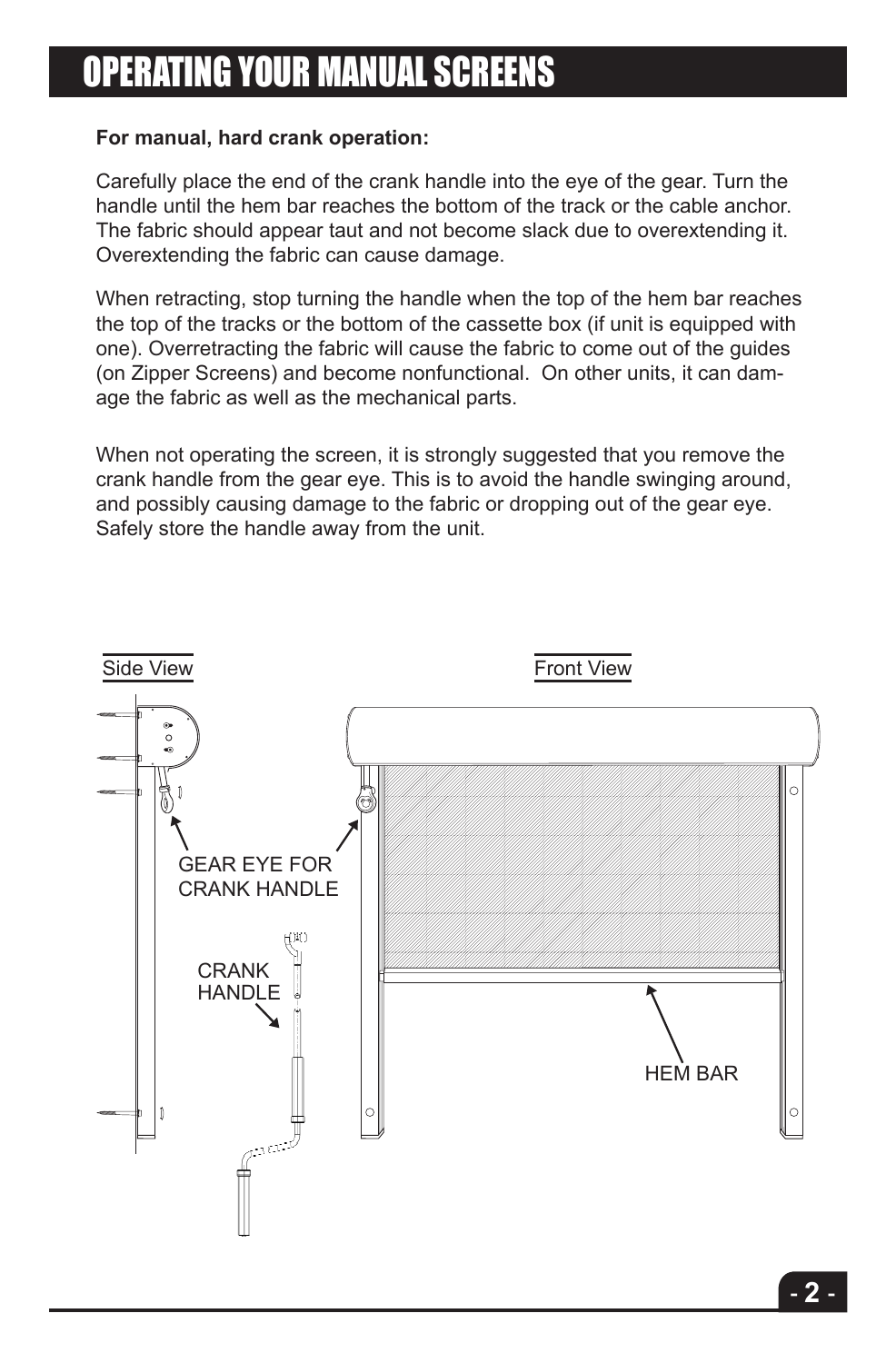# **SPECIAL CARE FOR ZIPPER SCREENS WITH OPTIONAL** SPECIAL CARE FOR ZIPPER SCREENS WITH OPTIONAL CLEAR WINDOWS



#### **CLEANING & MAINTENANCE: CLEANING & MAINTENANCE:**

The vinyl windows should be cleaned and protected every other month only Imar's Clear Vinyl Clean & Protect product. The "protect part" will prevent using only Imar's Clear Vinyl Clean & Protect product. The "protect part" will the vinyl from sticking in hot humid weather when retracted. The vinyl windows should be cleaned and protected every other month using

preventy from sticking in hot humid weather when retracted. term: "Imar's Clear Vinyl Clean & Protect #313" To purchase this product in quarts and gallon containers, search the web for the

# the term: "Imar's Clear Vinyl Clean & Protect #313" **USAGE:**

**USAGE:** temperature drops below 40 degree. Operating your screen(s) below 40 degrees Eclipse Screens with clear vinyl windows should remain retracted/closed if can/will damage the vinyl window and will void your warranty.  $\sim$  the temperature drops below  $\sim$  degree. Operating your screen (s) below 40 degree. Operating your screen Eclipse Screens with clear vinyl windows should remain retracted/closed if the

#### WARRANTY:  $\overline{\phantom{a} \phantom{a} \phantom{a}}$ **WARRANTY:**

vinyl and carry a non-extendable 1 year warranty. Eclipse standard windows are made from rolled vinyl goods and carry a 90 day non-extendable warranty. This warranty covers cracking only. Eclipse Premium Windows are constructed of the highest quality, press polished

Please note that the following is NOT COVERED by any Eclipse warranty: yellowing, scratches, waviness, wrinkling, improper use and improper cleaning.

#### PLAT THAT THE FOLLOWING IS NOT COVERED by any EQUIPSE WARRANTY IS NOT COVERED by any ECOVERED by any ECOVERED by any ECOVERED by any ECOVERED by any ECOVERED by any ECOVERED by any ECOVERED by any ECOVERED by any ECOVERED **IMPORTANT NOTES:**

In warmer weather, the windows will expand and cause some waviness. If the units are retracted when wet or in high humidity, they may appear cloudy. This cloudiness will go away when left down in the sun.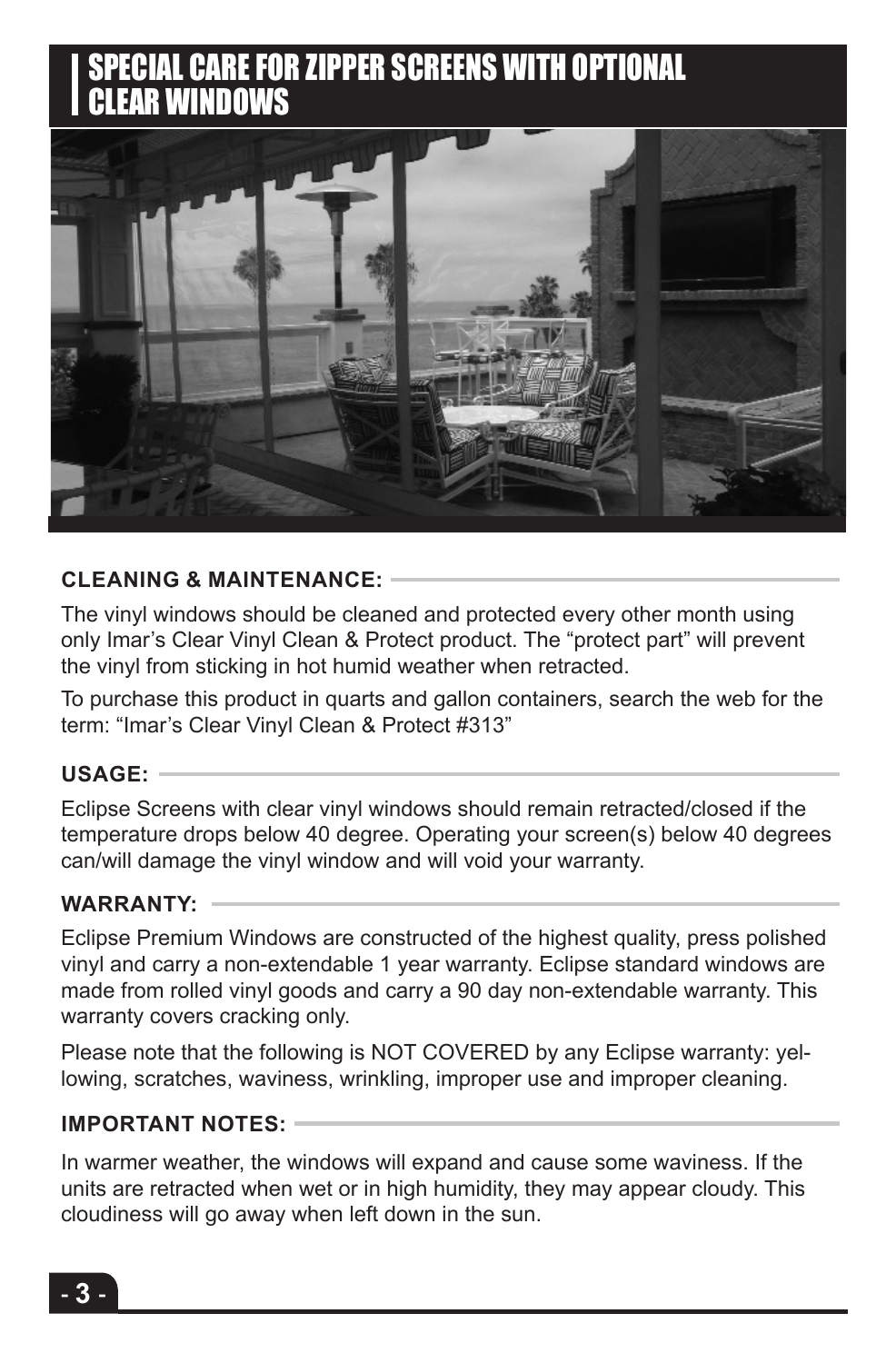# PROPER CARE, MAINTENANCE & IMPORTANT ITEMS CONCERNING YOUR SCREEN UNIT(S)

- When lowering the screen, ensure that it is not obstructed in any way. Obstructions can cause damage to the unit.
- When lowering the screen, if the bottom bar should get jammed or stop moving (which may also occur in very windy conditions), immediately hit the MY or STOP button on your controller.
- Your motorized screen will not operate if there is a loss of power.
- When your screen is not in use, we recommend fully retracting it.
- Do not operate screen in below freezing temperature.
- Do not cook near or expose the screen fabric to high heat.
- **For Zipper Screens -** the side retention fabric guides are located inside each of the side tracks. These guides should be free of dirt or debris, an occasional hosing off is recommended. After cleaning, you may want to carefully spray some dry lube on the black plastic fabric guides slots located in the tracks to ensure smooth and quiet operation.
- Your screen fabric can be cleaned with a mild detergent in warm water and soft brush. Let the screen fabric dry completely before retracting.
- In very strong winds, your screen should be retracted to avoid damage to the unit and the fabric.
- For manually operated screens when retracting, stop turning the crank handle once the top of the hem bar reaches the top of the tracks. Over-retracting the fabric will cause the unit not to function correctly and/or can damage the fabric.
- Do not attach anything to the fabric as it will cause damage when the unit is retracted.
- In case of a power outage and the screens are down, the hem bar can be carefully lifted to provide an exit. If this needs to be done, avoid simply dropping the hem bar to prevent fabric damage.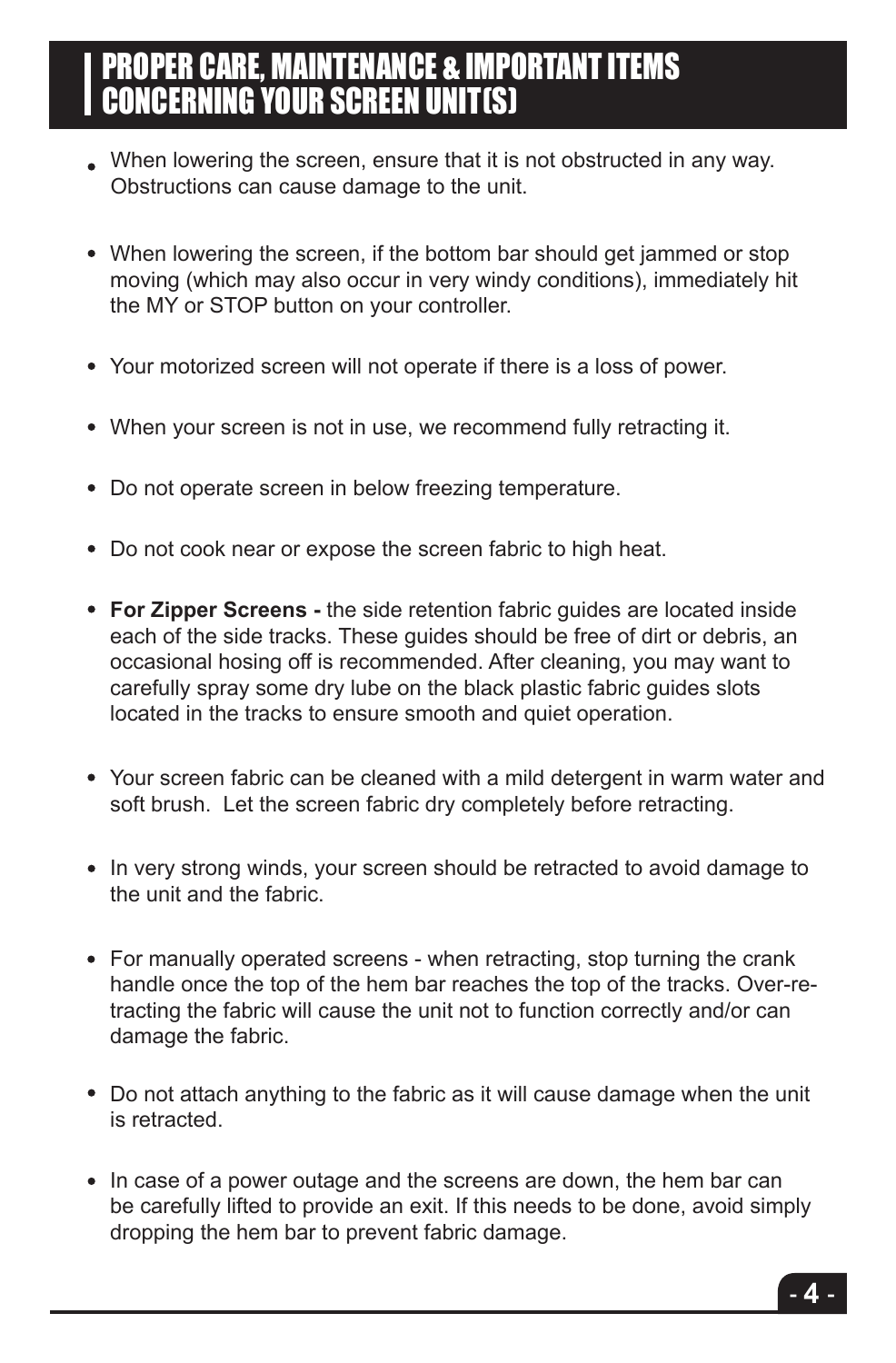

# LIMITED PRODUCT WARRANTY

# Exterior Solar Screens

We at Eclipse stand behind our exceptional shading products with pride. Should any products purchased from Eclipse become defective, we will replace or repair them free of charge under the following terms of our **limited warranty:**

# **SCREEN HARDWARE/HOUSING**

These components are guaranteed to function free from defects in workmanship and materials, under proper use, for 10 years from the original date of purchase. The hardware finish is warrantied for 5 years when installed a distance greater than 1 mile from the ocean.

## **SCREEN FABRIC**

The fabric is guaranteed from becoming unserviceable due to loss of color or strength from normal exposure conditions, including: sunlight, mildew, rot and atmospheric chemicals, for 10 years from the original date of purchase on most fabrics (some are only 5 years - ask your dealer for more details).

# **MOTORS, CONTROLS & ELECTRONICS**

These components (some are optional) are warrantied to be free from defects in materials and workmanship, under normal and proper use, for a period of 5 years from the original date of purchase.

# WARRANTY EXCLUSIONS

# **LIMITED LIABILITY & INDEMNIFICATION**

Eclipse will not be liable for any consequential or incidental damages or injuries arising from an alleged breach of this within limited warranty. Eclipse assumes no liability for damage to these products and/or component parts caused by faulty installation, reinstallation or service. Eclipse is not responsible for damage to any structure to which these products are installed on or attached to or to any personal property or items located above, below or near the screen. Further, this warranty is void if the screen is sold, serviced, or repaired by any unauthorized dealer or service outlet. Purchaser shall defend, indemnify, and hold Eclipse harmless against all claims, suits, proceedings, losses, liabilities, and damages (including costs, expenses, and reasonable attorneys' fees) asserted by third parties against the Purchaser which arise out of any act or omission that constitutes a breach of Purchaser's warranties hereunder.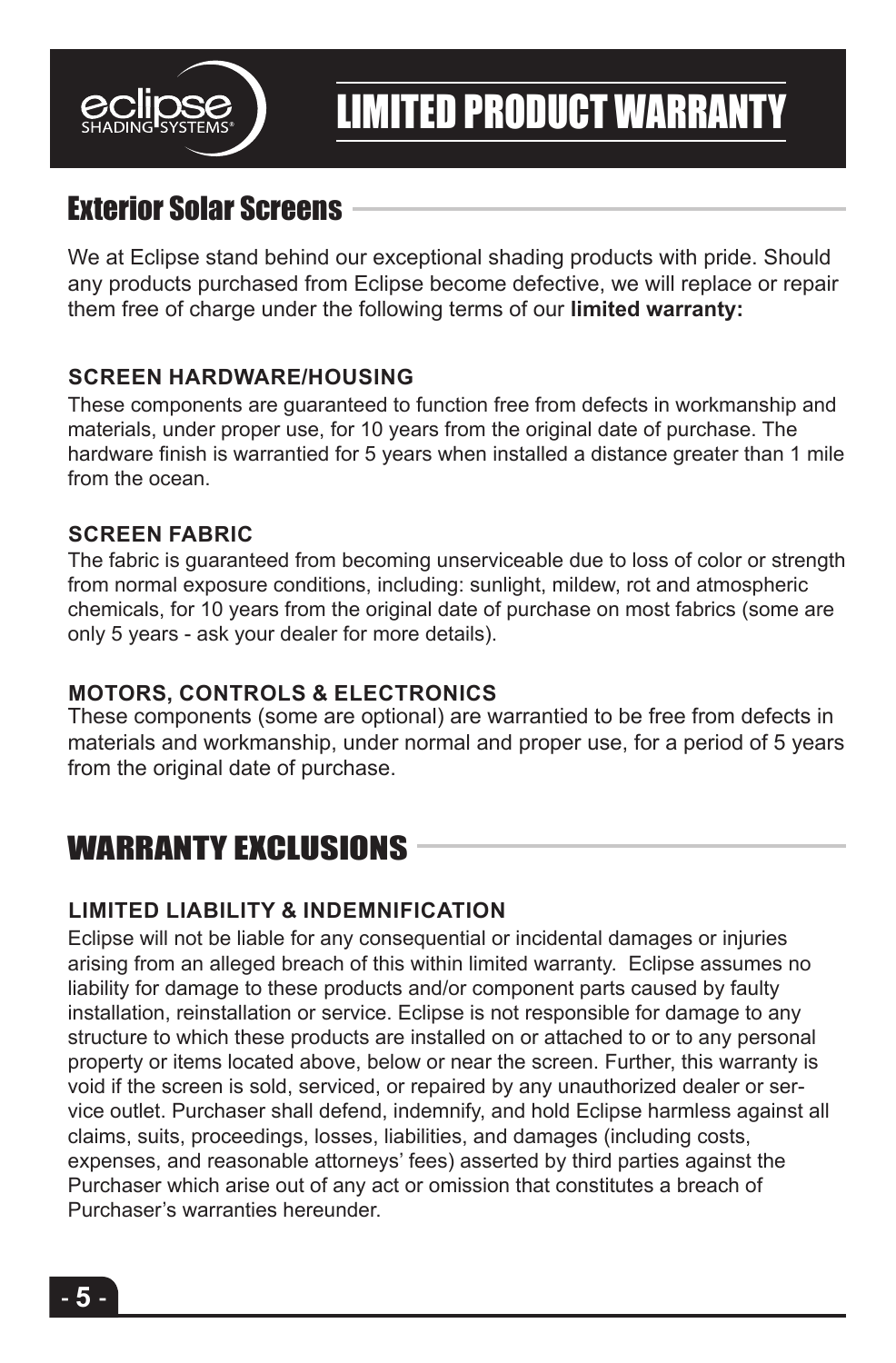## **FORCE MAJEURE**

Eclipse is not responsible to cover damage to the Screen unit or its component parts caused from acts of nature, such as hurricanes, gales, snow, sleet, tornadoes, heavy rain, heavy winds, hail, flooding, fire, or similar hazards.

### **ADDITIONAL EXCLUSIONS**

Eclipse is not responsible to cover the cost of damage due to vandalism, neglect, improper use or care (or a combination of the foregoing), dents, scratches, degradation due to salt (corrosion, oxidation, rust, chipping, peeling of paint finish), or weathering occurring from normal use, wear and tear (on all related products).

# **\*PLEASE NOTE**

This warranty does not cover labor costs associated with or limited to: inspections, repairs, adjustments or component replacements.

This warranty is **NON-TRANSFERRABLE** and **Labor is Not Included**.

NOTES:

DEALER CONTACT INFO: